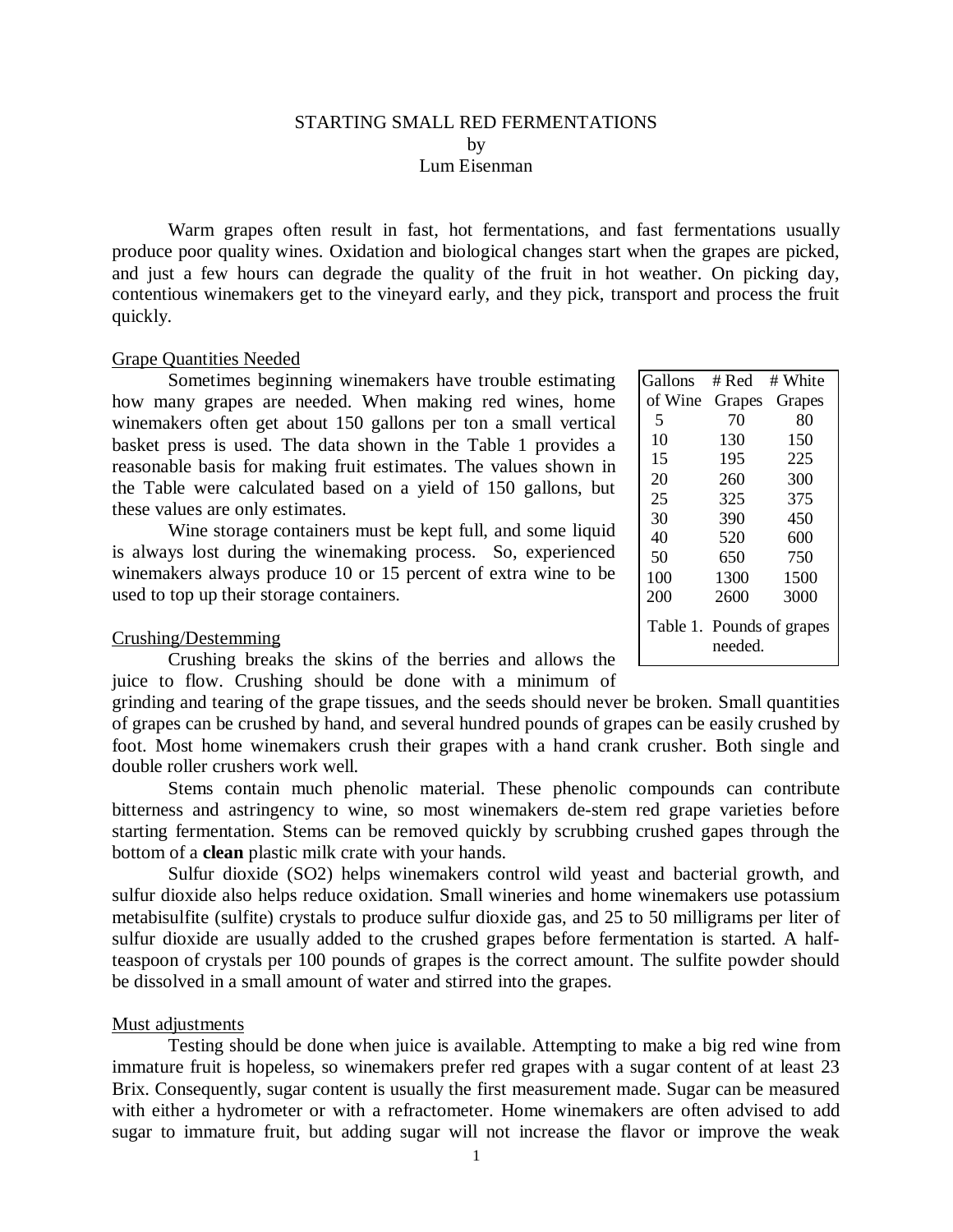varietal characteristics of immature grapes. Adding sugar to under ripe grapes raises the alcohol level but does little else, so adding sugar is seldom advisable. Normally, under ripe red grapes are best used for making blush wines.

The titratable acid is also measured at crush time, and most winemakers prefer to ferment red musts when the titratable acidity (TA) falls between 0.6 and 0.75 percent. The TA can be measured using an acid test kit or with a pipette, calibrated sodium hydroxide and phenolphthalein solution. Grapes grown in Southern California are often low in acid, and additions of tartaric acid are common. Four grams of acid crystals will raise the TA of one gallon of juice about 0.1 percent. However, estimating acid additions is difficult, and several small acid additions are much safer than one large dose. Any significant acid adjustments are best made before fermentation is started.

Yeast must have access to nitrogen, oxygen, vitamins, minerals, etc. to reproduce the large number of cells needed to complete fermentation, and grapes from under fertilized vineyards can be difficult to ferment to dryness unless extra nutrients are added. The manufacturer's directions should always be followed carefully when yeast nutrients are added because excessive quantities can produce off-odors.

## Wine Yeast

Large differences exist in wine yeasts. The differences relate to speed of fermentation, color extraction, alcohol production, tendencies to stick, the quantity of foam generated, hydrogen sulfide production, etc. The type of yeast used for primary fermentation contributes little to the flavors of aged red wine.

Prise de Mousse is an excellent, general-purpose yeast for both red and white wines. It produces little hydrogen sulfide, tolerates sulfur dioxide, tolerates high alcohol levels, and it seldom sticks.

Pasteur Champagne yeast is also tolerant of high alcohol levels and sulfur dioxide, and this yeast is often used to restart stuck fermentations. It can be counted on to produce clean, neutral fermentations. Pasteur Champagne yeast can produce large quantities of foam in warm weather.

Pasteur Red yeast is becoming the yeast of choice for producing full-bodied Bordeaux style red wines. It produces clean fermentations, and it has good color extraction characteristics. Pasteur Red is a vigorous fermenting yeast, and cooling is often needed in warm weather.

Some home winemakers pour dry yeast into the juice. However, week fermentations often result, and better results are obtained when dry yeast is rehydrated. Use about a cup of warm water for 10 grams of dry yeast. The water temperature should be 100 F, so use a thermometer. Stir the water rapidly while the yeast is slowly added. Stir again after all the dry yeast has been added, and let the mixture stand for 20 or 30 minutes before adding the rehydrated yeast to the must.

#### Extraction

Red grapes have colorless juice. The red color is in the skins. Red wines are made by fermenting the juice and the pulp, skins and seeds together. Astringency is a typical characteristic of red wine, and astringency comes from seeds, stems and skins. Most of the color is extracted in six to eight days of skin contact time, but astringency and bitterness continue to be extracted from the seeds for weeks.

Small bubbles of carbon dioxide gas form during active fermentation. In red fermentations, the carbon dioxide bubbles adhere to the grape skins, and the bubbles make the skins more buoyant. As the bubbles collect, the skins float to the surface of the fermenting liquid,